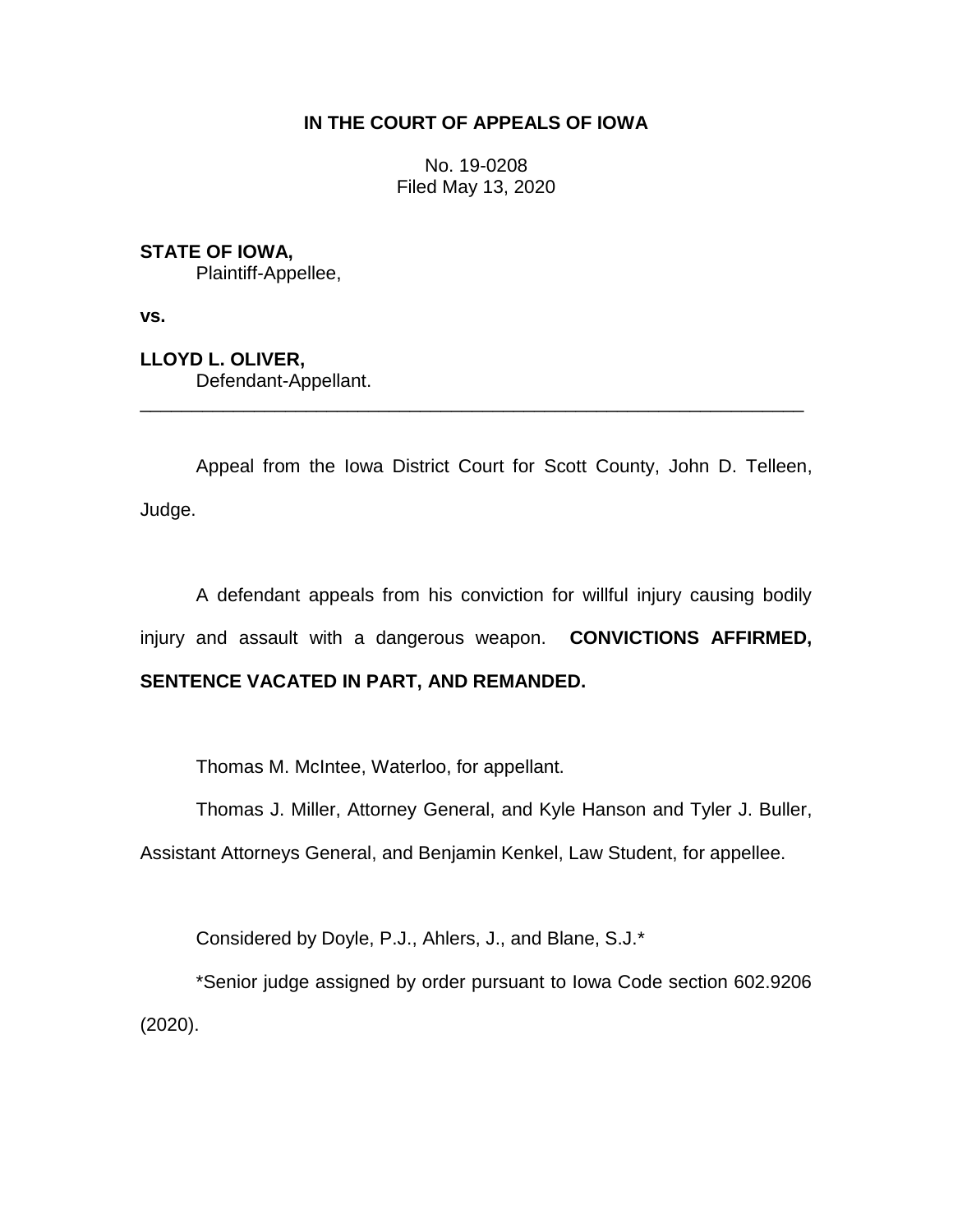### **BLANE, Senior Judge.**

Lloyd Oliver appeals his convictions following a jury trial and guilty verdicts for willful injury resulting in bodily injury, as a habitual offender, and assault with a dangerous weapon. He contends the trial court erred in overruling his motion for judgment of acquittal, denying his motions for new trial and in arrest of judgment, and imposing court costs without adequately considering his reasonable ability to pay. Upon our review, we affirm the convictions but remand for resentencing as to Oliver's reasonable ability to pay court costs.

## I. FACTS AND PRIOR PROCEEDINGS

James James and Michael Gonzales were co-workers staying at the Motel 6 while working on a job in Davenport. In the early morning hours of November 2, 2017, they were getting ready to sleep when they heard a disturbance outside their room. James and Gonzales walked out of their room and saw Oliver standing over a woman, holding her down, and yelling in her face. James and Gonzales went to pull Oliver off of the woman and attempt to stop the attack.

Oliver pulled a knife from his pocket while two unidentified individuals came out of the Motel 6 behind James and Gonzales. Oliver then lunged at Gonzales, swinging the knife in his right hand. James attempted to grab Oliver's hand to prevent him from stabbing Gonzales. During the ensuing fracas, Oliver inflicted knife wounds to James's left hand, the top of his head, and his upper lip. James realized he had a deep cut on his hand after he pushed Oliver away. Oliver left the Motel 6 with the unidentified individuals after James escaped from the attack.

James was transported to a hospital, where he was treated. The cut to James's hand required fifteen stitches, the cut to his scalp required eighteen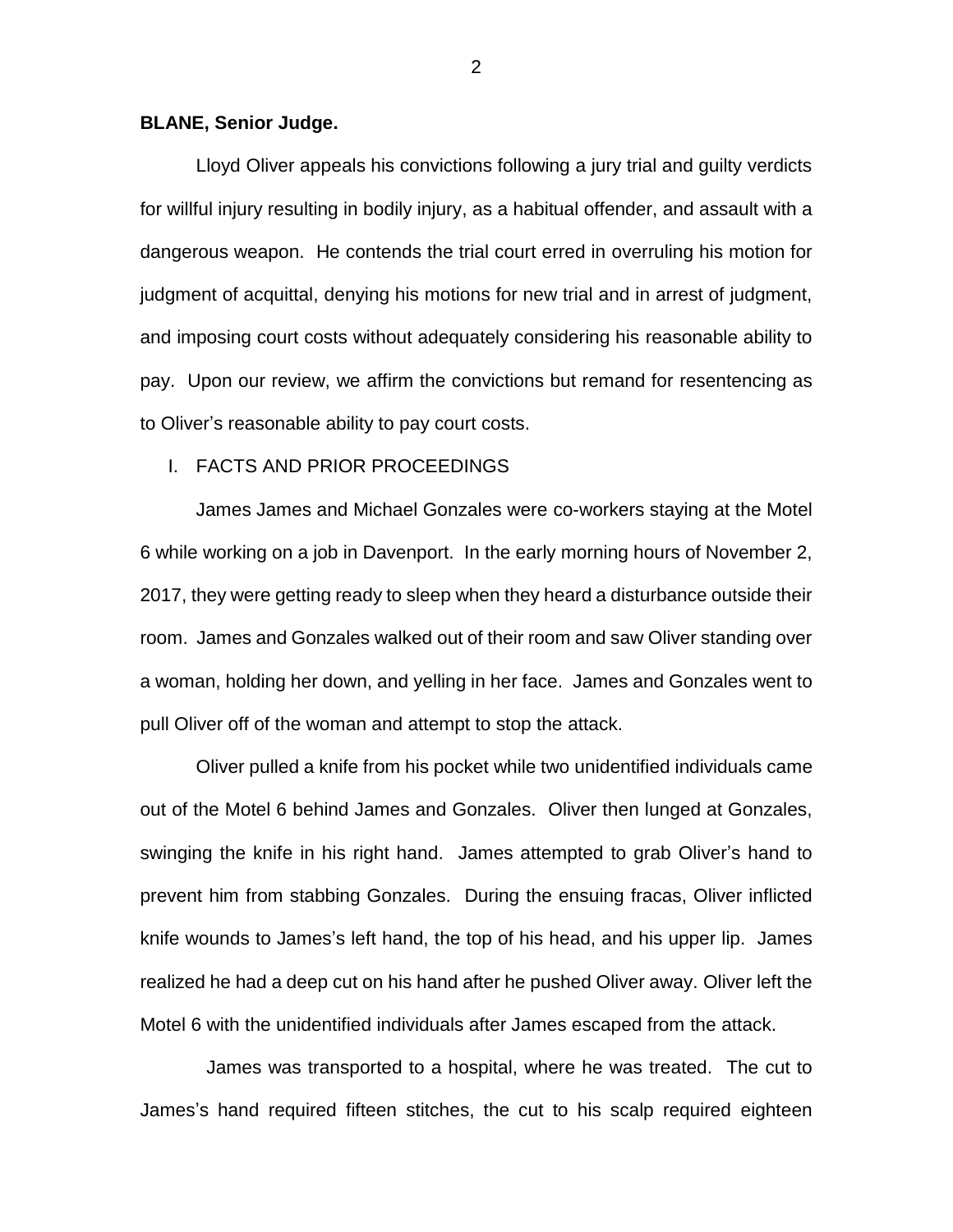staples, and the cut to his lip needed ten stitches. James missed four to five months of work because of his injuries. At the time of trial, James still had not regained full use of his hand. The jury was shown photos of James's wounds taken at the hospital. The events that night were captured on several of the Motel 6 security cameras, and the video was also shown to the jury as part of the State's evidence.

A trial information was filed charging Oliver with count 1, willful injury resulting in bodily injury, in violation of Iowa Code section 708.4(2) (2017), a class "D" felony, and as an habitual offender, in violation of Iowa Code section 902.8 and 902.9; and count 2, assault with a dangerous weapon, in violation of Iowa Code section 708.2(3). A jury trial commenced on November 4, 2018, and the jury found Oliver guilty of counts 1 and 2. Oliver then stipulated on the record to two prior felony convictions, establishing his habitual offender status.

After trial, Oliver filed motions for judgment of acquittal, for new trial, and in arrest of judgment, which the district court denied. On February 1, 2019, the district court sentenced Oliver on count 1 to an indeterminate sentence of fifteen years, with a mandatory minimum of three years, to run concurrent with a prior federal sentence, plus fines, court costs, attorney fees, correctional fees, and restitution. On count 2, the court sentenced Oliver to an indeterminate two years, to run concurrent with count 1, plus fines, court costs, and restitution. Oliver appeals.

II. Motions for Judgment of Acquittal**.**

Oliver challenges the trial court's denial of his motion for judgment of acquittal, which challenged the sufficiency of the evidence, particularly as to the specific intent element required for count 1.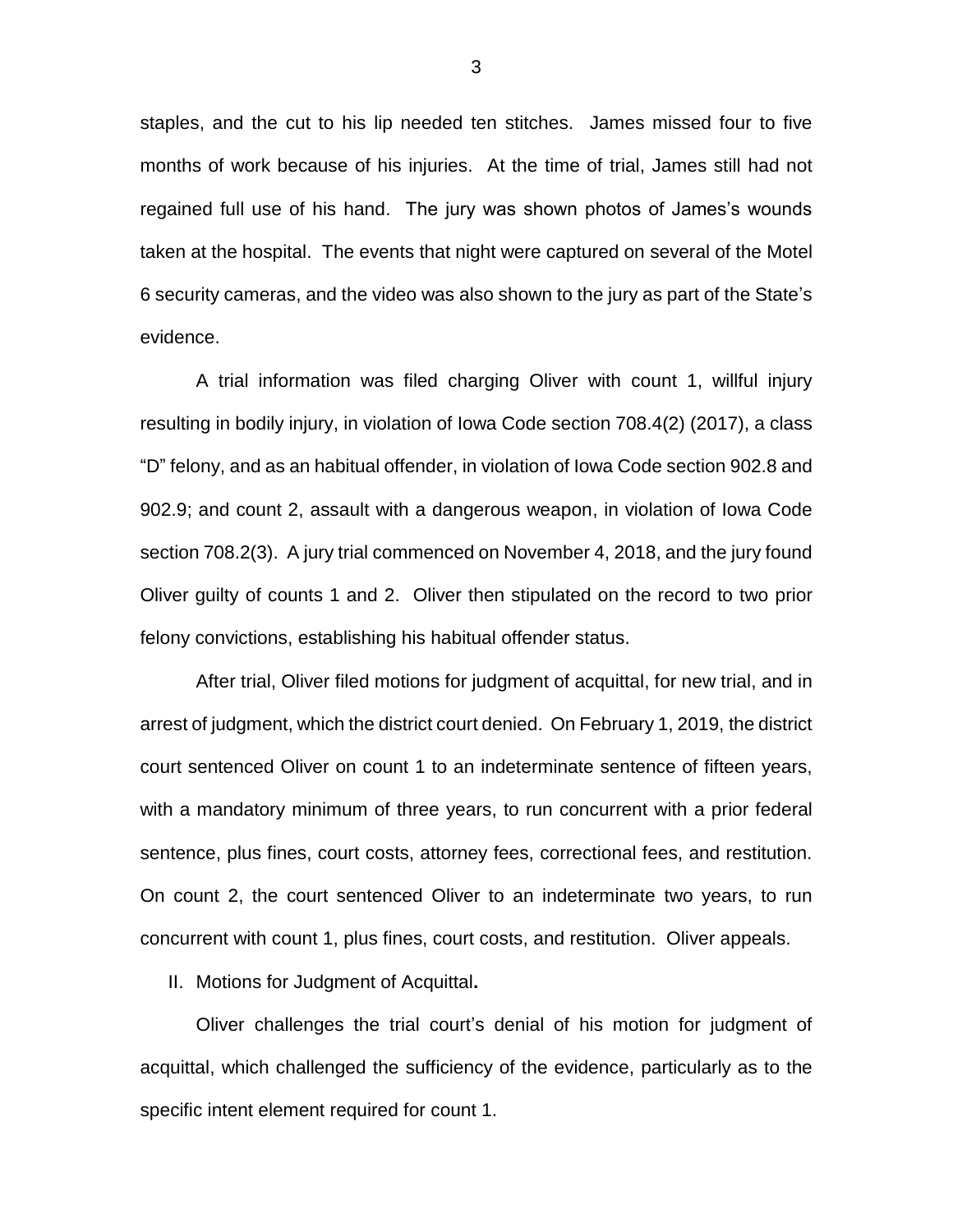"In evaluating sufficiency-of-evidence claims, we will uphold a verdict if substantial evidence supports it." *State v. Trane*, 934 N.W.2d 447, 455 (Iowa 2019). "Evidence is considered substantial if, when viewed in the light most favorable to the State, it can convince a rational jury that the defendant is guilty beyond a reasonable doubt." *Id.* (quoting *State v. Ramirez*, 895 N.W.2d 884, 890 (Iowa 2017)). "In reviewing challenges to the sufficiency of evidence supporting a guilty verdict, courts consider all of the record evidence viewed 'in the light most favorable to the State, including all reasonable inferences that may be fairly drawn from the evidence.'" *State v. Sanford*, 814 N.W.2d 611, 615 (Iowa 2012) (quoting *State v. Keopasaeuth*, 645 N.W.2d 637, 640 (Iowa 2002)). "We will consider all the evidence presented, not just the inculpatory evidence." *Id*. "Inherent in our standard of review of jury verdicts in criminal cases is the recognition that the jury [is] free to reject certain evidence, and credit other evidence." *Id*. (alteration in original) (quoting *State v. Nitcher*, 720 N.W.2d 547, 556 (Iowa 2006)).

In determining the sufficiency of the evidence to support a jury's finding, we start by looking at the jury instructions. *See Nitcher*, 720 N.W.2d at 556. The court instructed the jury to find Oliver guilty of willful injury causing bodily injury if the State proved beyond a reasonable doubt that Oliver had the specific intent to cause a serious injury and, in fact, caused a bodily injury. The instructions define a "serious injury" as "bodily injury which (1) creates a substantial risk of death; (2) causes serious permanent disfigurement; or (3) causes extended loss or impairment of the function of any bodily part or organ." The instructions define "bodily injury" as "physical pain, illness, or any impairment of physical condition."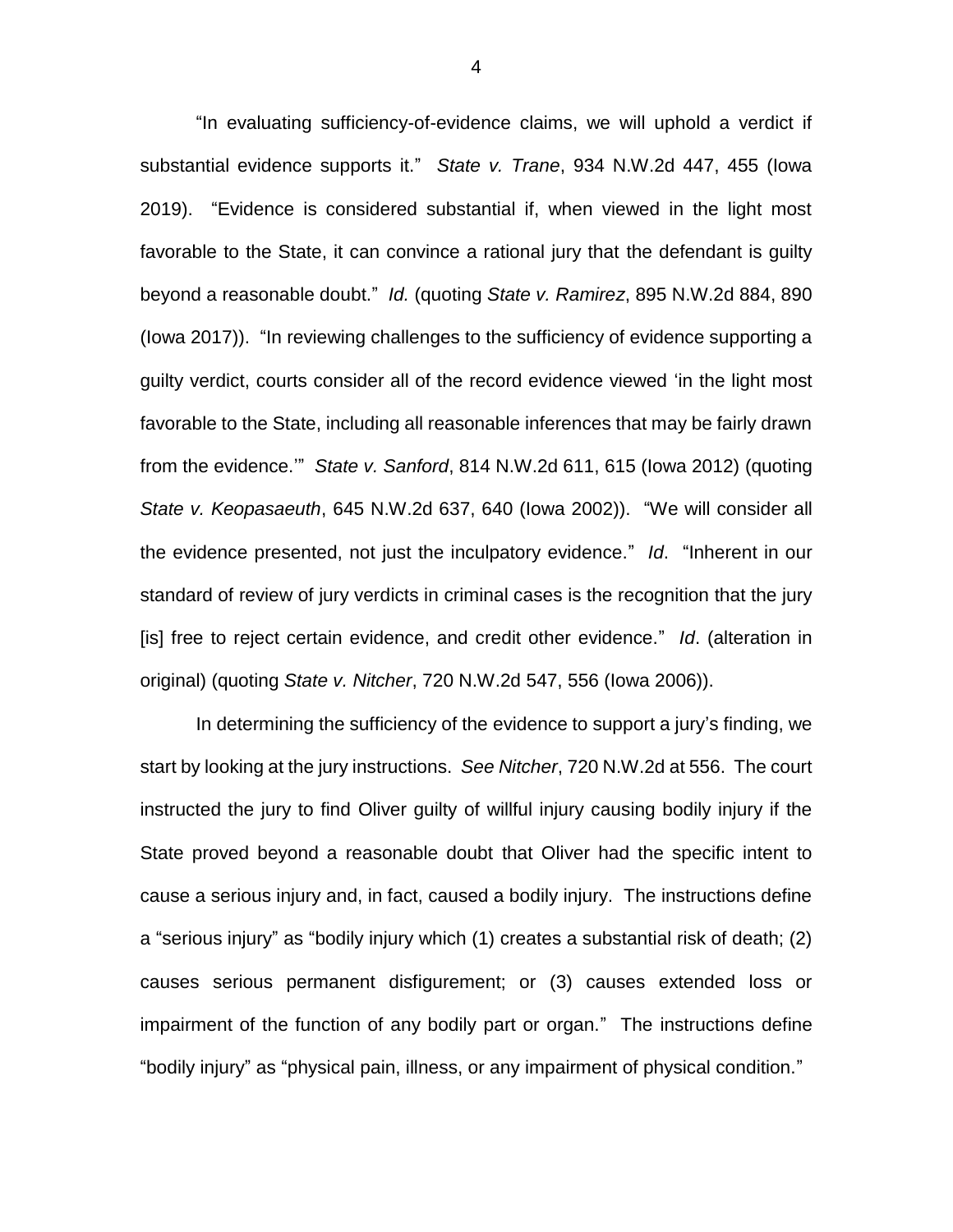Oliver claims the evidence fails to establish he had the specific intent to cause James serious injury. Because specific intent is seldom capable of direct proof, it "may be shown by circumstantial evidence and the reasonable inferences drawn from that evidence." *State v. Walker*, 574 N.W.2d 280, 289 (Iowa 1998). The evidence, when viewed favorably to the State, shows Oliver produced a knife with a blade three inches in length. Oliver swung the knife at Gonzales, and James interceded to protect Gonzales and received deep lacerations to his left hand, scalp, and upper lip. The extent of the victim's injury may be taken into consideration in determining a defendant's intent. *State v. Bell*, 223 N.W.2d 181, 184 (Iowa 1974). The nature and locations of James's multiple wounds on the head and face could convince the jury—raise a fair inference—of Oliver's specific intent to cause James serious injury.

Oliver testified at trial that James was pushing him and initiating their physical contact, while Gonzalez was jumped from behind by the two onlookers, including one wearing a red hoodie. These other two men then moved toward James. Oliver denied stabbing James and claimed James was injured by Gonzales's attackers. Oliver maintained his "work tool," which he admitted pulling out of his pocket, was not capable of inflicting James's injuries. Oliver testified the man in the red hoodie and his colleague had knives that likely caused James's wounds.

Other evidence, particularly the surveillance video, does not support Oliver's testimony. The video does not show anyone else with a knife or appearing to strike at James with a knife. James testified that it was Oliver, not others, who cut him with the knife.

5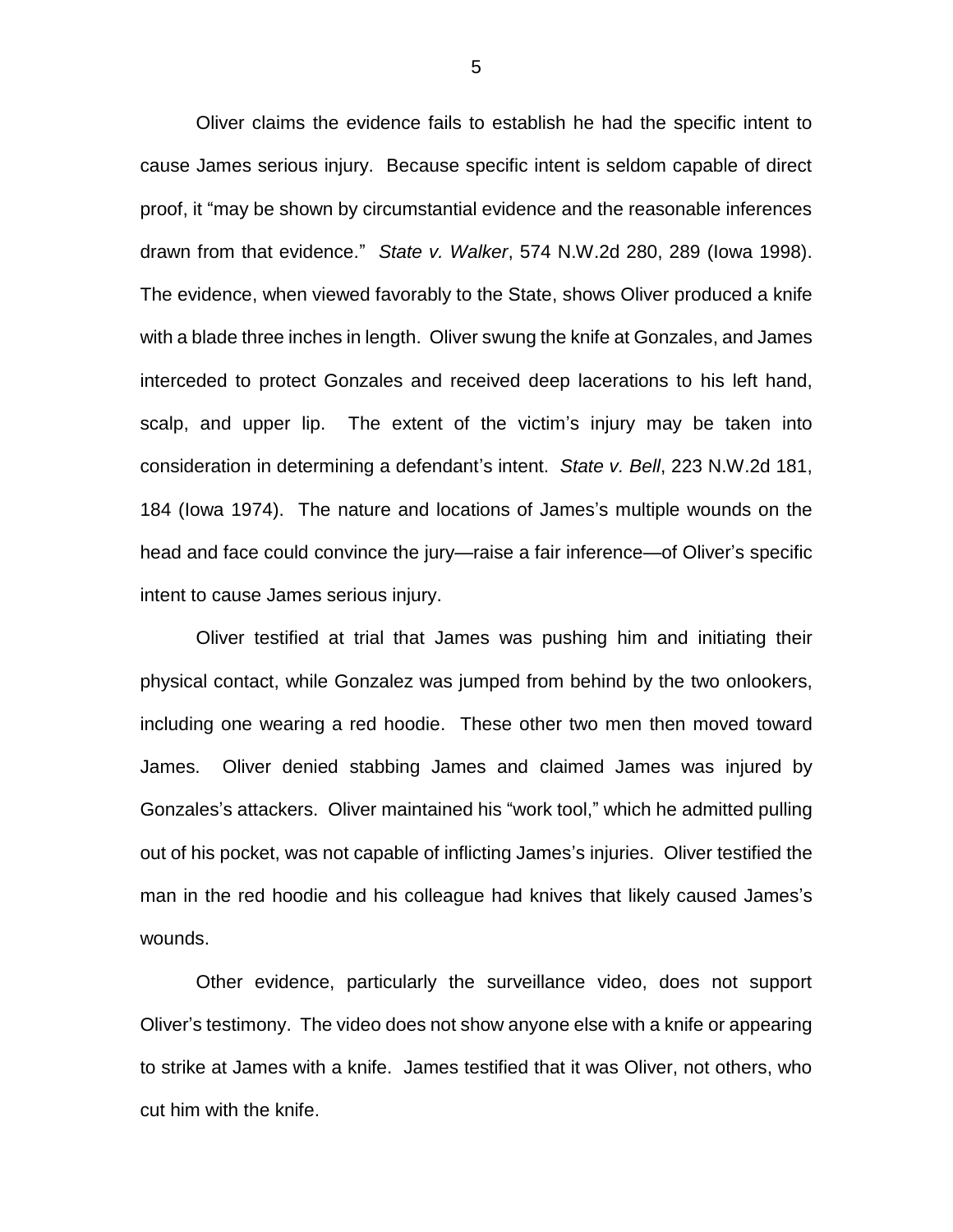Oliver's arguments are more suitable for trying to persuade the jury than challenging the sufficiency of the evidence. $1$  Sorting out claimed inconsistencies, determining credibility of witnesses, and deciding what weight to give conflicting evidence is the function of the jury, not the appellate court. *See State v. Thornton*, 498 N.W.2d 670, 673 (Iowa 1993) ("The jury is free to believe or disbelieve any testimony as it chooses and to give weight to the evidence as in its judgment such evidence should receive. In fact, the very function of the jury is to sort out the evidence and 'place credibility where it belongs.'" (citations omitted)).

When the evidence is viewed in the light most favorable to the State, it could convince a rational jury that Oliver had the specific intent to inflict a serious injury on James and was guilty beyond a reasonable doubt. Therefore, the district court properly denied his motion for judgment of acquittal based on challenges to the sufficiency of the evidence.

III. Motion for new trial and motion in arrest of judgment.

 $\overline{a}$ 

Oliver argues that the trial court erred in denying his post-trial motions for new trial and in arrest of judgment. He raises three arguments: (1) that he was denied a fair trial because the State failed to produce all pages of the police reports that were to be attached to the trial information; (2) that the State failed to produce an unedited copy of the Motel 6 surveillance video of the incident; and (3) that the verdict was contrary to the greater weight of the evidence. The State contends that Oliver only preserved error as to the first two issues and did not preserve error

 $1$  Oliver also argues that he did not assault James with a "dangerous weapon," evidence that would negate his specific intent. This argument has no merit. The jury convicted Oliver of Count 2, assault with a dangerous weapon. The jury determined Oliver did use a dangerous weapon in assaulting James.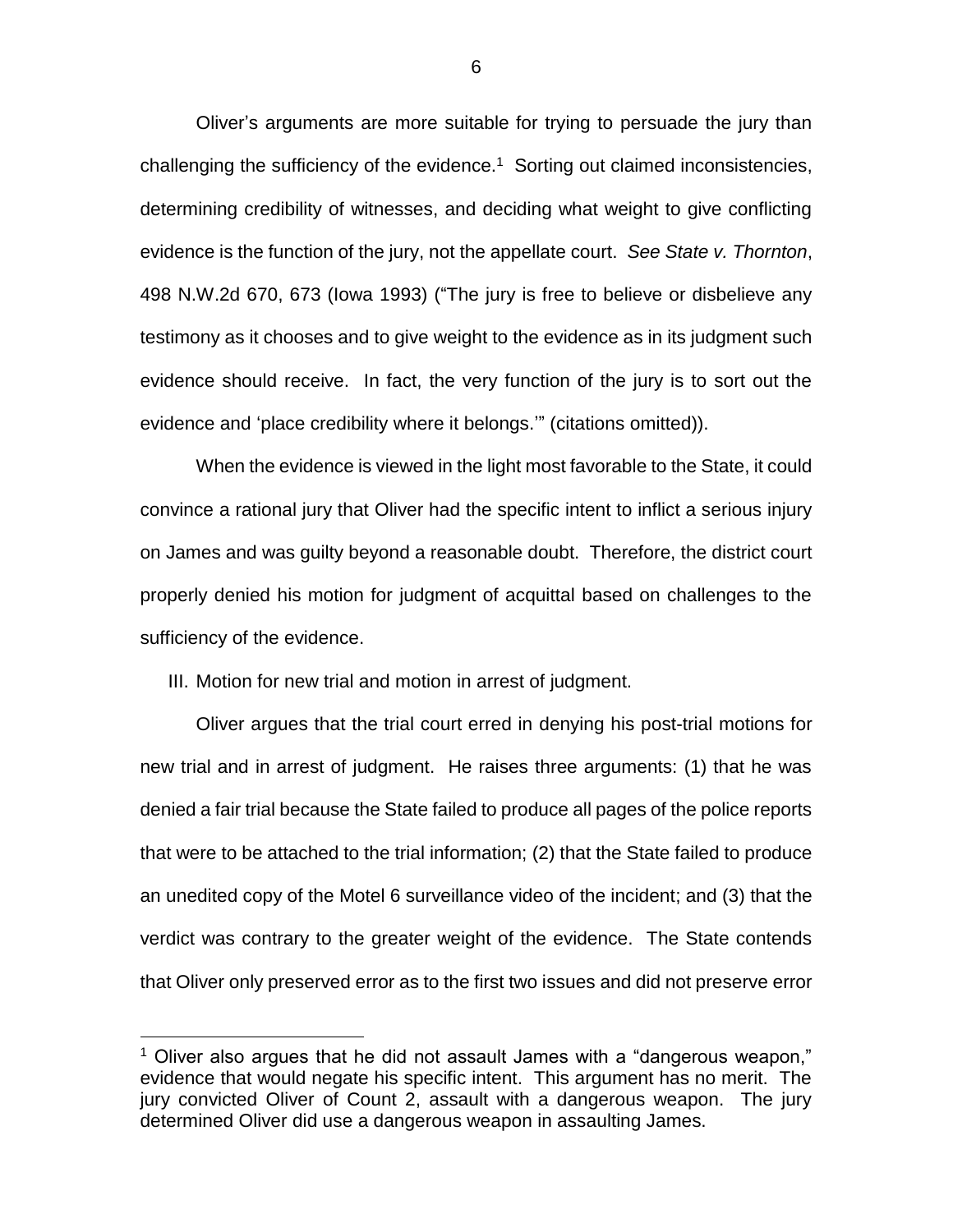as to third—the weight-of-the-evidence argument. Based upon our review, we

must agree.

 $\overline{a}$ 

Oliver's post-trial motions for new trial and in arrest of judgment specifically stated:

2. The Court should not have found the Defendant [guilty] of the above-referenced crime(s) as this is a mis-application of law for the following reasons:

a. As asserted in the pre-trial arguments and objections, the Defendant has never received the full documentation from the State. Specifically the Minutes of Testimony are missing police report pages. A review will show that pages 7, 8, 13, 17, & 20 are not part of the Minutes of Testimony.

b. The Defendant continues to assert the video recordings are not the same as what he observed during his federal court proceedings.

As evident, the motions made no mention of a weight-of-the-evidence claim. Our

review of the post-trial hearing transcript also discloses no argument before the

district court as to the weight of the evidence, and the court's ruling did not address

such an argument. Because it was neither raised nor ruled upon by the district

court, the weight-of-the-evidence issue is not properly preserved and cannot be

considered by us in this appeal. *See State v. Webster*, 865 N.W.2d 223, 232 (Iowa

2015) (citing *Meier v. Senecaut,* 641 N.W.2d 532, 539 (Iowa 2002)). 2

As to the motions for new trial and in arrest of judgment, we generally are to review the district court's ruling for abuse of discretion. "The district court has broad discretion in ruling on a motion for new trial," and thus our review in such

<sup>&</sup>lt;sup>2</sup> In his appeal brief, Oliver's appellate counsel argues that if Oliver's trial counsel failed to preserve the police report and video recording issues, then we should consider them as ineffective-assistance-of-counsel claims. However, the brief does not contain an argument for us to address the weight-of-the-evidence issue based upon ineffective assistance of counsel.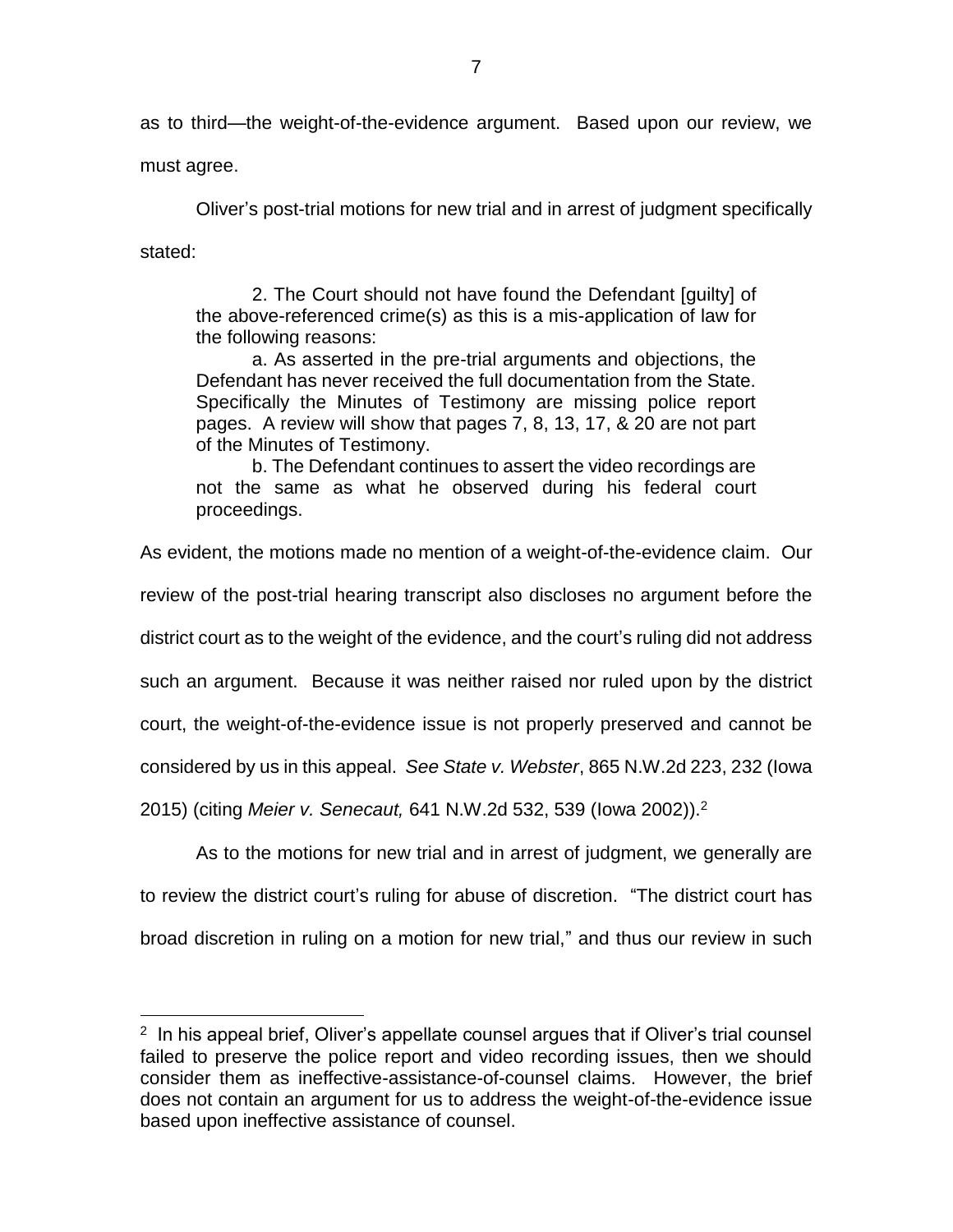cases is for abuse of discretion. *Nitcher*, 720 N.W.2d at 559 (quoting *State v. Reeves*, 670 N.W.2d 199, 202 (Iowa 2003)). However, "[w]e review a trial court's ruling on an asserted *Brady* violation de novo because it is constitutional in nature." *State v. Jones*, 817 N.W.2d 11, 15 (Iowa 2012) (citing *Harrington v. State*, 659 N.W.2d 509, 519 (Iowa 2003)). Oliver asserts that the State's failure to provide discovery material, both the pages of police reports and unedited Motel 6 video, constitutes a due process violation denying him a fair trial. "A defendant's due process rights are violated when the prosecution fails to produce upon request evidence favorable to the accused 'where the evidence is material . . . to guilt.'" *State v. Romeo*, 542 N.W.2d 543, 551 (Iowa 1996) (quoting *Brady v. Maryland*, 373 U.S. 83, 87 (1963)). To establish a *Brady* violation, Oliver has the burden of showing: (1) the prosecution suppressed evidence; (2) the evidence was favorable to the defendant; and (3) the suppressed evidence was material to the issue of the defendant's guilt. *See id.*

a. Pages of the police reports.

Oliver's motion asserted that five specific pages of the police reports were not attached to the minutes of testimony as indicated. The State does not refute that the pages were not originally produced but were later provided to Oliver's trial counsel. Attached to its resistance to Oliver's motion were the specific pages Oliver referenced. At the post-trial hearing on the motions, Oliver's trial counsel acknowledged receiving the pages before trial and providing them to Oliver. The district court reviewed those pages, as have we, and determined they were forms that were primarily blank and the information they contained was included on the other pages of police reports that were attached to the trial information. For these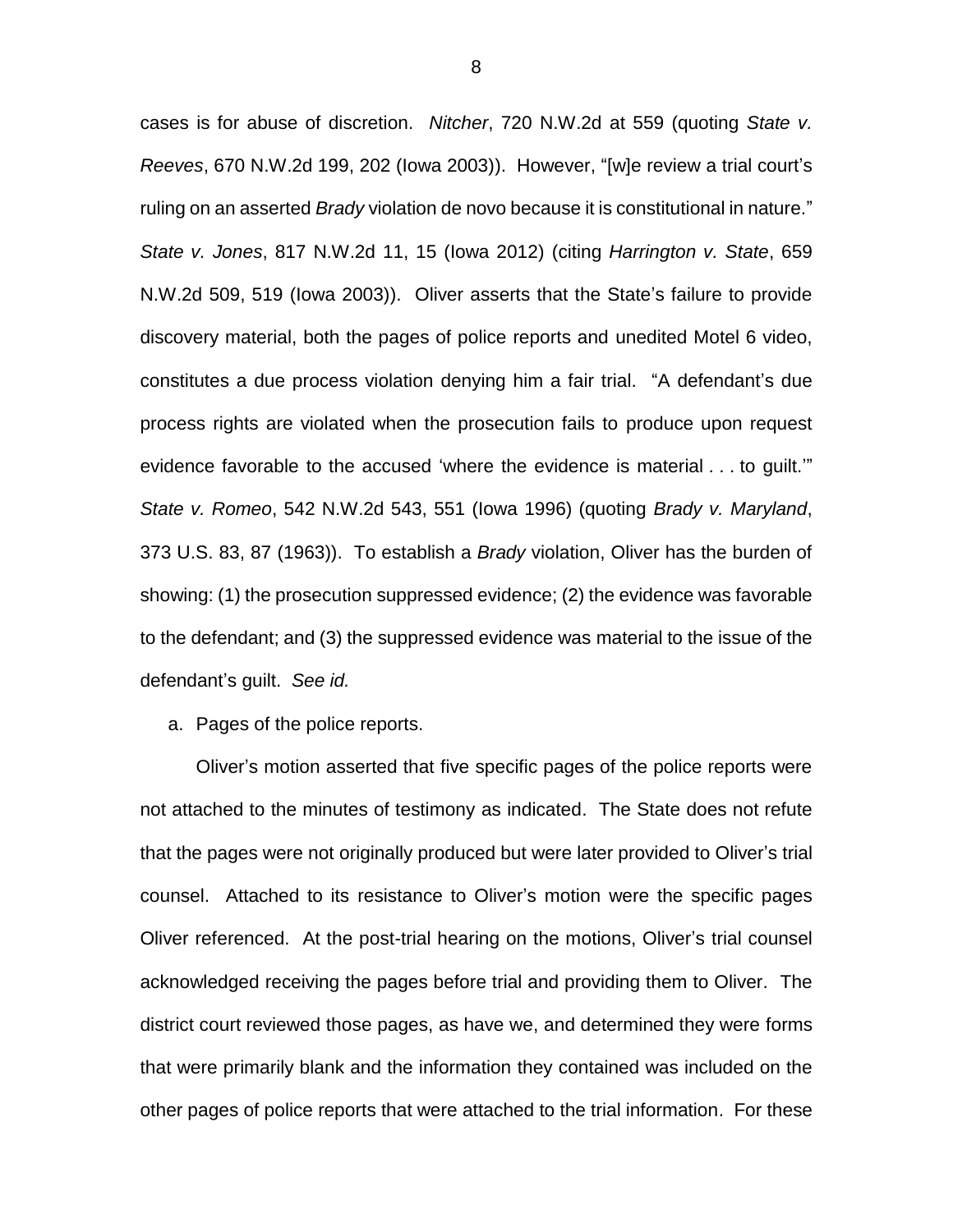reasons, the court found there was no basis to grant a new trial. Based upon our review, we agree with the trial court, and we find that the State's initial failure to produce the particular pages did not prejudice Oliver's defense, Oliver was eventually provided the pages, and the pages did not contain any material information not already available to Oliver. Therefore, he was not denied a fair trial and the trial court properly denied his motions for new trial and in arrest of judgment.

#### b. Video recordings.

Oliver asserted a *Brady* violation in his post-trial motions, claiming that the State failed to produce in discovery unaltered or unedited surveillance video from the Motel 6. This matter was thoroughly hashed out on the record during a hearing that immediately preceded the trial. During the police investigation, the owner of the Motel 6 provided computer discs containing the motel surveillance video from four different cameras that captured the assault.

At the time of the assault, Oliver was on federal parole release in Illinois. Federal prosecutors initiated a parole revocation based on the assault at the Motel 6. Scott County prosecutors provided copies of the Motel 6 surveillance video discs to the federal authorities. For purposes of the federal parole revocation hearing, the federal prosecutor created a single video compilation from the four separate videos, which the prosecutor also made available to Oliver's federal defense attorney. Oliver observed this compilation video at his federal hearing.

Oliver's state defense attorney was provided access to the four discs that contained all of the surveillance video from the Motel 6 showing the assault from that evening. Oliver's trial counsel affirmed he had watched the "provided" version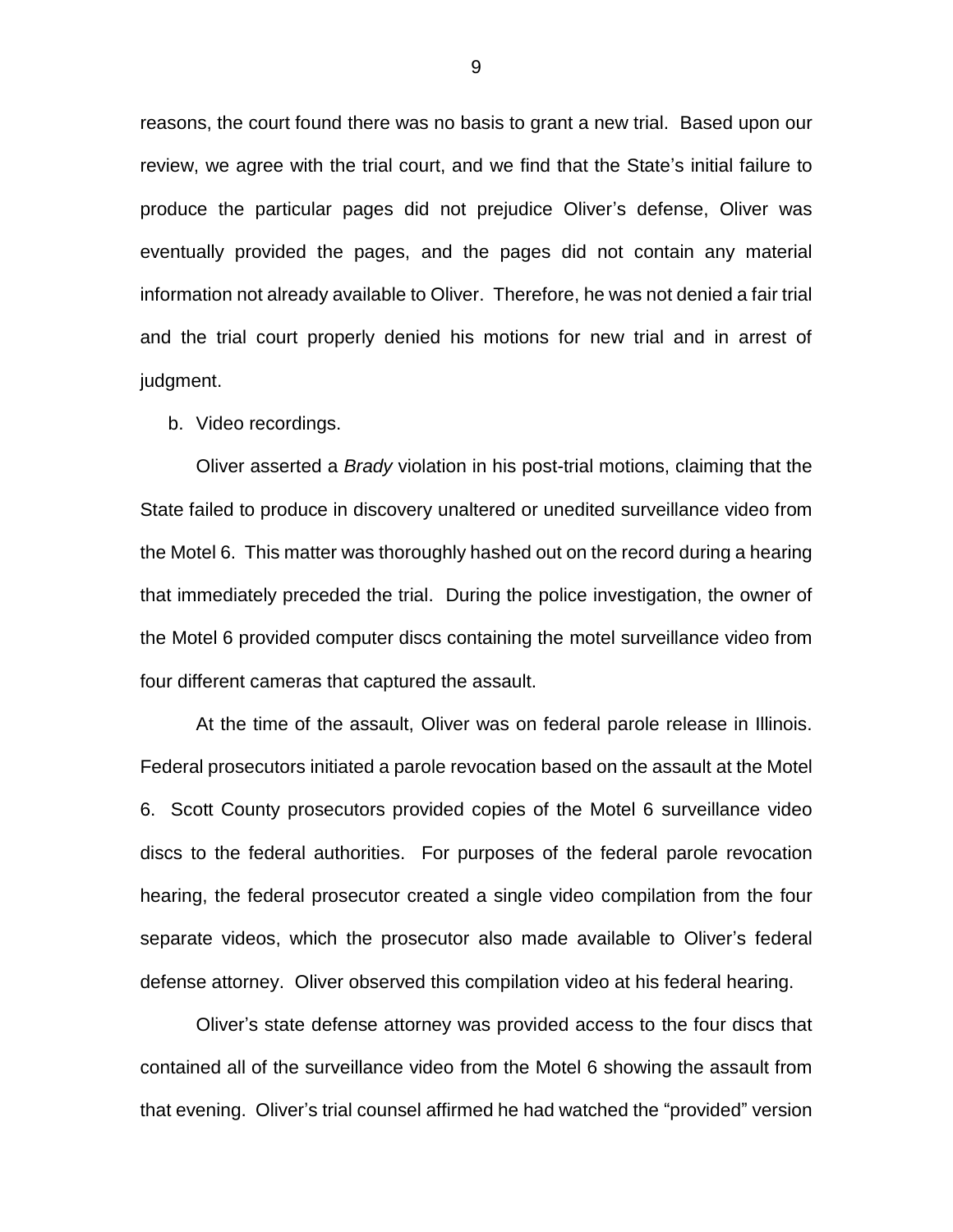and the "original" version of the Motel 6 camera footage and he "did not observe any difference." The surveillance videos were offered and received into evidence without objection during the state court trial. Both the prosecutor and Oliver's defense counsel used these video exhibits extensively in conducting their examinations of witnesses, including Oliver.

On our de novo review, we do not find a *Brady* violation. Oliver and his defense counsel were provided all of the surveillance video. That the prosecution did not produce the specific exhibit from the federal court proceedings, created by the federal prosecutor from the same surveillance video that had been made available to Oliver and his state defense attorney, did not deprive Oliver of a fair trial. Oliver's assertion that the surveillance video evidence used in the state trial was altered or different from what he had seen during his federal hearing is not substantiated. The district court correctly denied Oliver's motions on this issue.

IV. Reasonable ability to pay determination.

Oliver contends that the court failed to determine his reasonable ability to reimburse the State for his court-appointed attorney fees, court costs and correctional fees before imposing those financial obligations. We review restitution orders for correction of errors at law. *State v. Klawonn*, 688 N.W.2d 271, 274 (Iowa 2004). "[W]e determine whether the court's findings lack substantial evidentiary support, or whether the court has not properly applied the law." *Id.* (quoting *State v. Bonstetter*, 637 N.W.2d 161, 165 (Iowa 2001)); *see also State v. Albright*, 925 N.W.2d 144, 158 (Iowa 2019).

The State argues the appropriate venue for this challenge is a section 910.7 petition. *See* Iowa Code § 910.7 ("At any time during the period of probation,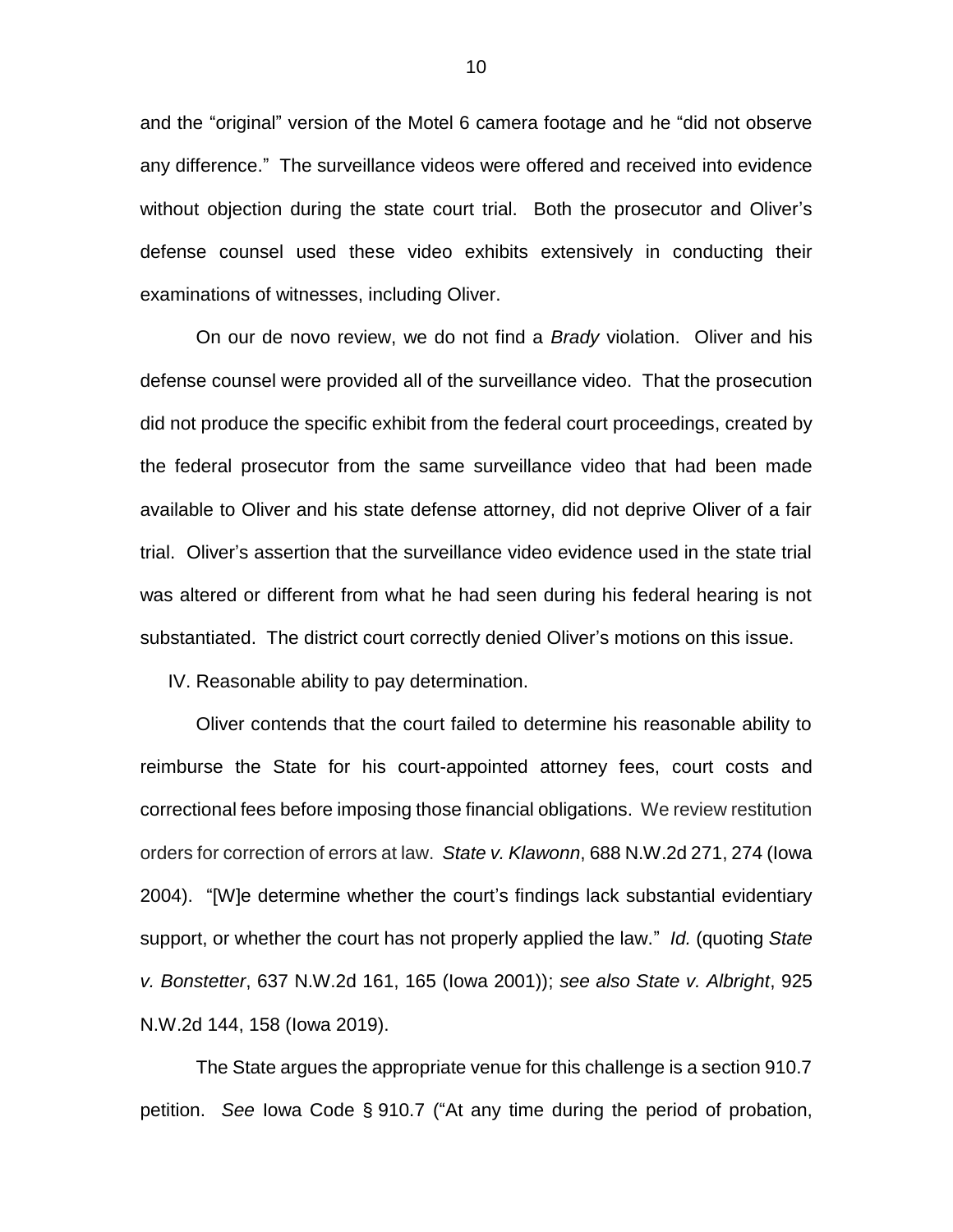parole, or incarceration, the offender or the office or individual who prepared the offender's restitution plan may petition the court on any matter related to the plan of restitution or restitution plan of payment and the court shall grant a hearing if on the face of the petition it appears that a hearing is warranted."). But our supreme court has clarified that "once the deadline for direct appeal has run, the defendant is limited to filing a petition . . . under Iowa Code section 910.7." *State v. Gross*, 935 N.W.2d 695, 699 (Iowa 2019). Thus, Oliver may raise this issue on direct appeal.

At the time of sentencing, Oliver's counsel argued that because Oliver had been in custody for over a year since the incident, he did not have the means to pay the court-appointed attorney fees and also asked that the court to waive the fines. During his allocution, Oliver acknowledged, "I pay all the restitution and stuff, I have no problem stepping up to the plate for a situation that happened because of me." At another point in the sentencing, after consulting with Oliver, his attorney advised the court: "He is not disputing the restitution claim which was paid by the victim restitution authority."

During the sentencing, the court noted: "And you had been doing fairly well, you were employed and making good money." This was apparently based upon information in the presentence investigation report that Oliver had worked as a concrete finisher. After inquiring about the amount of court-appointed attorney fees that had been incurred, the court stated:

The Court orders restitution of court appointed attorney's fees not to exceed \$4000. The Court orders the defendant to make victim restitution of \$8930.30. The Court notes that the defendant was making \$60,000 a year prior to this incident and I conclude based on that that he has the reasonable ability to repay court appointed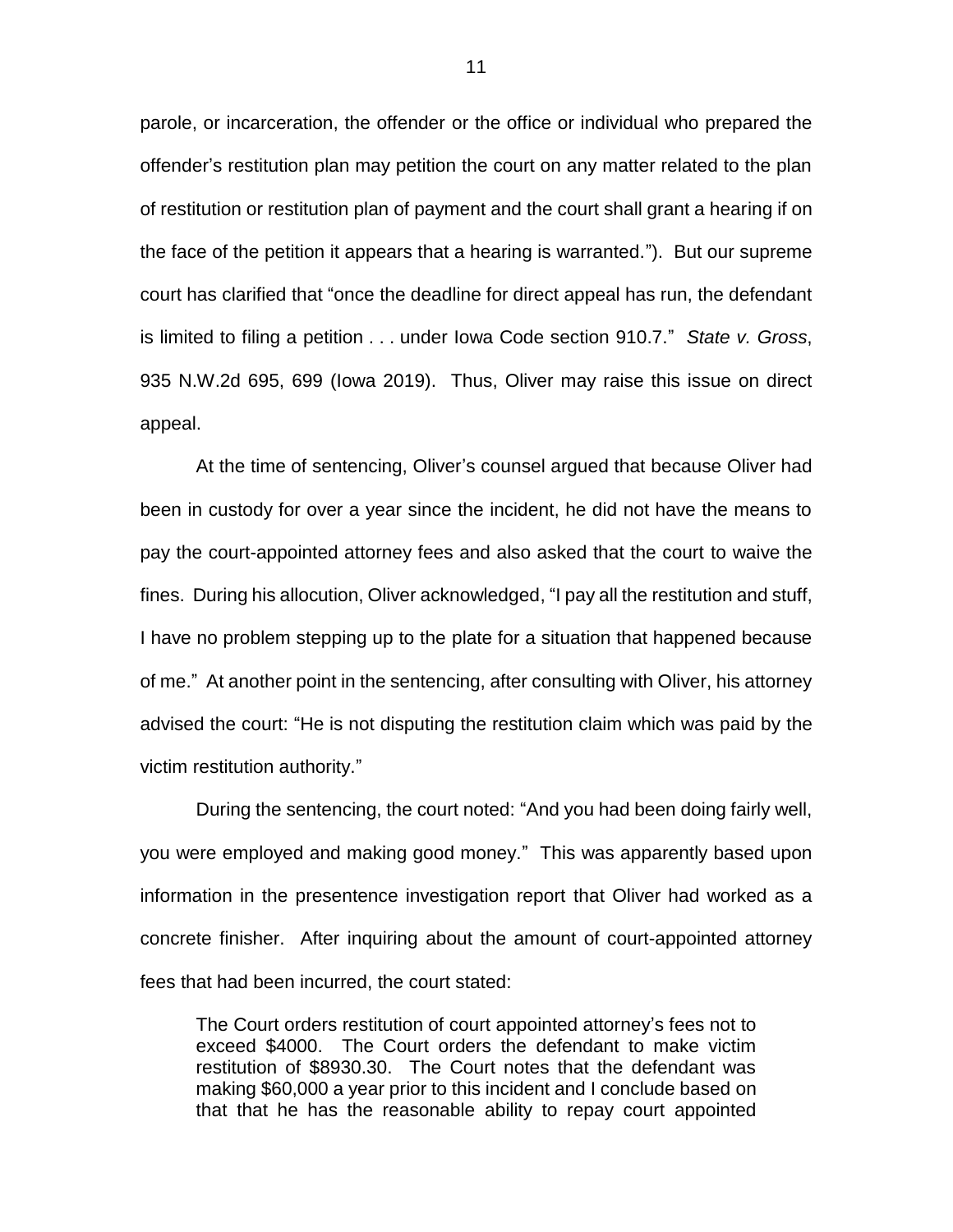attorney's fees and the Court does order him to make restitution of the court appointed attorney's fees as well.<sup>[3]</sup>

The court also imposed the obligation that Oliver be responsible for all court costs related to counts 1 and 2. In its order of disposition, the court summarized, "The Court further orders the defendant to pay the court costs, correctional fees, court appointed attorney's fees not to exceed \$4000 and surcharges. The Court finds the defendant does have the reasonable ability to pay court appointed attorney's fees." Thus, the court made no mention of Oliver's ability to pay a set amount of court costs or correctional fees. The exact amounts of those awards do not appear to have been before the court at the time.

A defendant's reasonable ability to pay is a constitutional prerequisite for a criminal restitution order. *State v. Haines*, 360 N.W.2d 791, 797 (Iowa 1985).

A court should make every effort to determine an offender's financial condition as early as possible. This may require the offender filing an updated financial statement, a colloquy with the offender, or both. A court cannot impose restitution on an offender for the items subject to the offender's reasonable ability to pay if the offender does not have a reasonable ability to pay those items.

*Albright*, 925 N.W.2d at 160; *see also Gross*, 935 N.W.2d at 702. Here, the court did not make any independent inquiry at the sentencing as to Oliver's current income, assets, or reasonable ability to pay, nor did it request Oliver to complete a current financial affidavit.

We note that the sentencing in this case took place on February 1, 2019,

which pre-dated the *Albright* opinion and its progeny regarding the court

 $\overline{a}$ 

 $3$  On March 18, 2019, the court entered a separate restitution order in this case requiring Oliver to pay \$8955.39 to the Iowa Crime Victim Compensation Program. The trial court finding that Oliver was making \$60,000 per year prior to his incarceration is based on the presentence investigation report.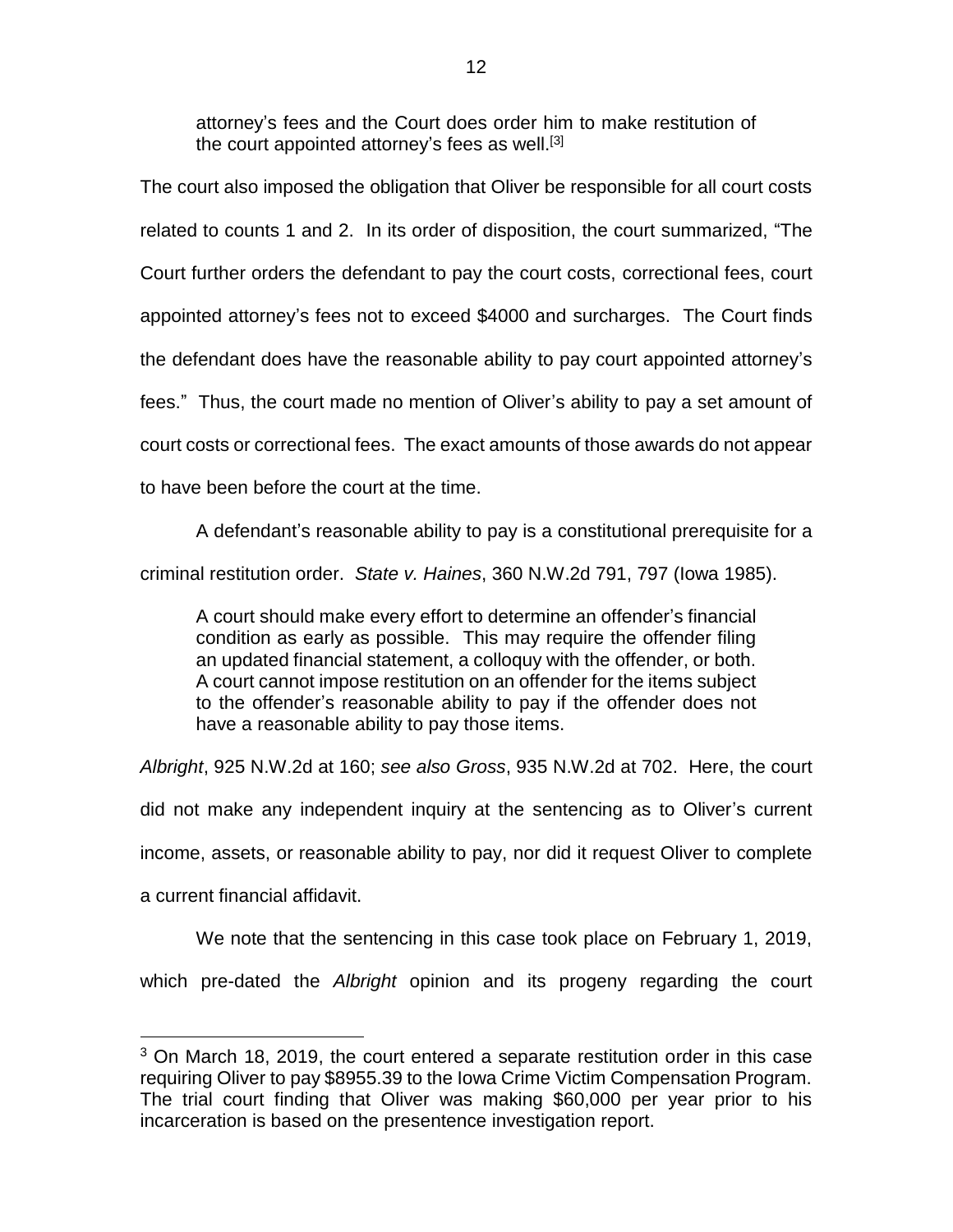determining a defendant's reasonable ability to pay. In *Albright*, our supreme court clarified two statutory categories of restitution. 925 N.W.2d at 159. The first category includes restitution "to the victims of the offender's criminal activities [and] to the clerk of court for fines, penalties, [and] surcharges." *Id.* (alteration in original). The court is required to order restitution for the items in this first category regardless of the offender's reasonable ability to pay. *Id.* 

The items of restitution in the second category are for crime victim assistance reimbursement, restitution to public agencies pursuant to section 321J.2(13)(b), court costs—including correctional fees approved pursuant to section 356.7, court-appointed attorney fees ordered pursuant to section 815.9 including the expense of a public defender when applicable, contribution to a local anticrime organization, or restitution to the medical assistance program pursuant to chapter 249A. *Id.* The court can only order restitution for items in this second category to the extent the offender has the reasonable ability to pay. *Id.* The supreme court has also clarified that a plan of restitution is not complete until the sentencing court issues the final restitution order. *Id*. It emphasized that a final restitution order must take into account the offender's reasonable ability to pay certain items of restitution. *See also State v. Crawford*, No. 17-1640, 2019 WL 1868195, at \*1 (Iowa Apr. 26, 2019) (citing *Albright*, 925 N.W.2d). "*Albright* makes clear that with respect to restitution, no award of reasonable-ability-to-pay items such as jail fees may occur until all such times are before the court." *Gross*, 935 N.W.2d at 702.

The sentencing court found Oliver had the reasonable ability to pay "court appointed attorney's fees not to exceed \$4000." But, it also ordered Oliver to pay